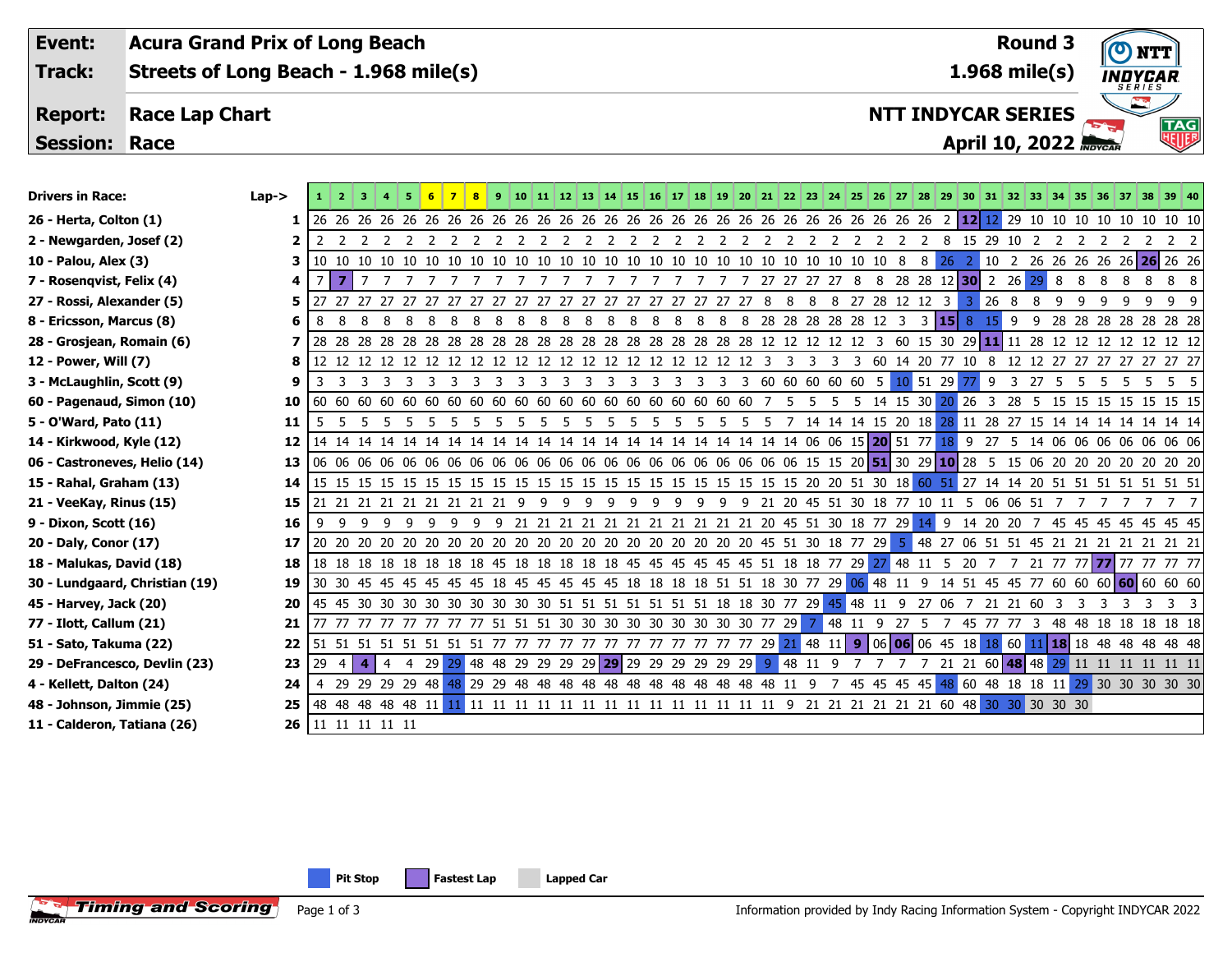**Event: Acura Grand Prix of Long Beach Round 3** $\boldsymbol{\sigma}$ **1.968 mile(s) Track: Streets of Long Beach - 1.968 mile(s) INDYCAR Report: Race Lap Chart NTT INDYCAR SERIES April 10, 2022**

**Session: Race**

| <b>Drivers in Race:</b>        | $Lap - >$ |        |       |                                  |    |   | 47<br>  48                                                                                      |    |                         |                |                         |                                                         |                 |                |        |     |     |     |     |           |    |     |    |  |          |   |    |    |    |     |   | 49 50 51 52 53 54 55 56 57 58 59 60 61 62 63 64 65 66 67 68 69 70 71 72 73 74 75 76 77 78 79 80                              |
|--------------------------------|-----------|--------|-------|----------------------------------|----|---|-------------------------------------------------------------------------------------------------|----|-------------------------|----------------|-------------------------|---------------------------------------------------------|-----------------|----------------|--------|-----|-----|-----|-----|-----------|----|-----|----|--|----------|---|----|----|----|-----|---|------------------------------------------------------------------------------------------------------------------------------|
| 26 - Herta, Colton (1)         | 1         |        |       |                                  |    |   |                                                                                                 |    |                         |                |                         |                                                         | $\overline{2}$  | 2 <sup>1</sup> |        |     |     |     |     |           |    |     |    |  |          |   |    |    |    |     |   |                                                                                                                              |
| 2 - Newgarden, Josef (2)       |           |        |       |                                  |    |   | 2 2 2 2 2 2 2 2 2 2                                                                             |    |                         |                |                         | 2 2 2 2 2 6                                             |                 | 8 <sup>1</sup> |        |     |     |     |     |           |    |     |    |  |          |   |    |    |    |     |   | 10 10 10 10 10 10 10 10 10 10 10 10 10 28 28 28 28 28 28 28 28 28 28 28                                                      |
| 10 - Palou, Alex (3)           | 3.        | 26 26  |       |                                  |    |   | 26 26 26 26 26 26 26 26 26 26 26 26 8                                                           |    |                         |                |                         |                                                         |                 |                | 10 8   | -8  | 8   | - 8 | 8   | -8<br>-8  | 8  | - 8 | 8  |  |          |   |    |    |    |     |   | 28 28 28 10 10 10 10 10 10 10 10 10 10 10 10                                                                                 |
| 7 - Rosenqvist, Felix (4)      |           | 8      | -8    | 8 <sup>1</sup><br>-8             | 8  | 8 | 8<br>8                                                                                          | 8  | 8                       | 8              | 8                       |                                                         |                 |                |        |     |     |     |     |           |    |     |    |  |          |   |    |    |    |     |   |                                                                                                                              |
| 27 - Rossi, Alexander (5)      | 5         | 9      | - 9   | -9<br>-9                         | 9  |   | 9 28 28 28 28 28 28 28 28 20 10 5 12 12 12 12 12 12 12 12 12 12 15 5 5                          |    |                         |                |                         |                                                         |                 |                |        |     |     |     |     |           |    |     |    |  | -5<br>-5 | 5 | -5 | -5 | -5 |     |   | 5 5 5 5 5                                                                                                                    |
| 8 - Ericsson, Marcus (8)       | 6         |        |       | 28 28 28 28 28 28 9              |    |   | -9                                                                                              | -9 | -9                      | -9             |                         | 9 12 12 5                                               |                 |                | $15$ 9 | 9   | 99  |     | 9   | - 9<br>q  | 9  | q   | -9 |  |          |   |    |    |    | - q | 9 | 9                                                                                                                            |
| 28 - Grosjean, Romain (6)      |           |        |       |                                  |    |   | 12 12 12 12 12 12 12 12 12 12 12 12 12 27 27 15 12 5                                            |    |                         |                |                         |                                                         |                 |                |        | - 5 | - 5 | -5  | -5. | - 5<br>-5 | -5 | -5. |    |  |          |   |    |    |    |     |   |                                                                                                                              |
| 12 - Power, Will (7)           | 8         |        |       |                                  |    |   | 27 27 27 27 27 27 27 27 27 27 27 27 27 5 5                                                      |    |                         |                |                         |                                                         | 12 <sup>1</sup> |                |        |     |     |     |     |           |    |     |    |  |          |   |    |    |    |     |   |                                                                                                                              |
| 3 - McLaughlin, Scott (9)      |           | 5      | 55    | - 5                              | 55 |   | - 5<br>- 5                                                                                      |    | -5                      |                |                         |                                                         |                 |                |        |     |     |     |     |           |    |     |    |  |          |   |    |    |    |     |   | 5 5 15 15 06 60 27 27 27 27 27 27 27 27 27 27 27 14 06 06 06 06 06 06 06 06 06 06 06 06 06                                   |
| 60 - Pagenaud, Simon (10)      | 10        |        |       |                                  |    |   |                                                                                                 |    |                         |                |                         |                                                         |                 |                |        |     |     |     |     |           |    |     |    |  |          |   |    |    |    |     |   | 15 15 15 15 15 15 15 15 15 15 15 15 9 14 27 27 14 14 14 14 14 14 14 14 14 14 16 14 14 14 14 14 14 14 14 14 14 14 14          |
| 5 - O'Ward, Pato (11)          | 11        |        |       |                                  |    |   |                                                                                                 |    |                         |                |                         |                                                         |                 |                |        |     |     |     |     |           |    |     |    |  | 7        |   |    |    |    |     |   | 7 7 7                                                                                                                        |
| 14 - Kirkwood, Kyle (12)       | 12        |        |       |                                  |    |   |                                                                                                 |    |                         |                |                         |                                                         |                 |                |        |     |     |     |     |           |    |     |    |  |          |   |    |    |    |     |   |                                                                                                                              |
| 06 - Castroneves, Helio (14)   | 13        |        |       |                                  |    |   |                                                                                                 |    |                         |                |                         |                                                         |                 |                |        |     |     |     |     |           |    |     |    |  |          |   |    |    |    |     |   |                                                                                                                              |
| 15 - Rahal, Graham (13)        | 14        |        |       |                                  |    |   | 51 51 51 51 51 51 51 51 51 7 7 7                                                                |    |                         |                |                         | - 7 I                                                   |                 |                |        |     |     |     |     |           |    |     |    |  |          |   |    |    |    |     |   | 7 60 20 51 51 51 51 51 51 51 51 51 51 21 21 21 21 21 21 21 21 21 21 23 3 3 3                                                 |
| 21 - VeeKay, Rinus (15)        | 15        |        |       |                                  |    |   | 77777                                                                                           |    |                         |                |                         | 7 51 51 51 51 60 9 7 60 60 21 21 21 21 21 21 21 21 45 3 |                 |                |        |     |     |     |     |           |    |     |    |  |          |   |    |    |    |     |   | 3 3 3 3 3 3 3 3 45 45 45 45                                                                                                  |
| 9 - Dixon, Scott (16)          |           |        |       |                                  |    |   |                                                                                                 |    |                         |                |                         |                                                         |                 |                |        |     |     |     |     |           |    |     |    |  |          |   |    |    |    |     |   | 3 21 21 21 3 3 45 45 45 45 45 45 3 45 45 45 45 45 45 45 45 45 45 21 21 21 21                                                 |
| 20 - Daly, Conor (17)          | 17        |        |       |                                  |    |   | 21 21 21 21 21 21 21 21 21 21 21 21 21 45 9 7 48 3 3 45 45 3 3 3                                |    |                         |                |                         |                                                         |                 |                |        |     |     |     |     |           | 3  |     |    |  |          |   |    |    |    |     |   | 3 3 48 48 48 48 48 48 48 11 11 11 11 11 11 11                                                                                |
| 18 - Malukas, David (18)       | 18        |        |       |                                  |    |   |                                                                                                 |    |                         |                |                         |                                                         |                 |                |        |     |     |     |     |           |    |     |    |  |          |   |    |    |    |     |   | 77 77 77 77 60 60 60 60 60 60 60 60 60 60 21 21 3 45 45 48 48 48 48 48 48 48 48 48 11 11 11 11 11 11 11 30 30 30 30 30 30 30 |
| 30 - Lundgaard, Christian (19) | 19        |        |       | 60 60 60 60 77 3                 |    |   | $\overline{\mathbf{3}}$<br>- 3                                                                  | -3 | $\overline{\mathbf{3}}$ | $\overline{3}$ | $\overline{\mathbf{3}}$ | 3 <sup>1</sup>                                          |                 |                |        |     |     |     |     |           |    |     |    |  |          |   |    |    |    |     |   |                                                                                                                              |
| 45 - Harvey, Jack (20)         | 20        | $-3 -$ | l 3 l | $\overline{3}$<br>$\overline{3}$ |    |   | 3 77 77 77 77 77 77 77 48 48 45 11 11 11 18 18 18 18 18 18 18 18 30 30 30 30 30 60              |    |                         |                |                         |                                                         |                 |                |        |     |     |     |     |           |    |     |    |  |          |   |    |    |    |     |   |                                                                                                                              |
| 77 - Ilott, Callum (21)        | 21        |        |       |                                  |    |   | 18 18 18 18 18 18 18 18 18 18 18 18 48 57 11 11 18 18 18 30 30 30 30 30 30 30 60 60 60 60 60 60 |    |                         |                |                         |                                                         |                 |                |        |     |     |     |     |           |    |     |    |  |          |   |    |    |    |     |   |                                                                                                                              |
| 51 - Sato, Takuma (22)         | 22        |        |       |                                  |    |   | 48 48 48 48 48 48 48 48 48 48 48 18 11 11 18 18 30 30 30 60 60 60 60 60 60 60 60                |    |                         |                |                         |                                                         |                 |                |        |     |     |     |     |           |    |     |    |  |          |   |    |    |    |     |   |                                                                                                                              |
| 29 - DeFrancesco, Devlin (23)  | 23        |        |       |                                  |    |   |                                                                                                 |    |                         |                |                         |                                                         |                 |                |        |     |     |     |     |           |    |     |    |  |          |   |    |    |    |     |   |                                                                                                                              |
| 4 - Kellett, Dalton (24)       | 24        |        |       |                                  |    |   |                                                                                                 |    |                         |                |                         |                                                         |                 |                |        |     |     |     |     |           |    |     |    |  |          |   |    |    |    |     |   |                                                                                                                              |
| 48 - Johnson, Jimmie (25)      | 25        |        |       |                                  |    |   |                                                                                                 |    |                         |                |                         |                                                         |                 |                |        |     |     |     |     |           |    |     |    |  |          |   |    |    |    |     |   |                                                                                                                              |
| 11 - Calderon, Tatiana (26)    | 26        |        |       |                                  |    |   |                                                                                                 |    |                         |                |                         |                                                         |                 |                |        |     |     |     |     |           |    |     |    |  |          |   |    |    |    |     |   |                                                                                                                              |

**Pit Stop Fastest Lap Lapped Car**

NTT

**TAG**<br>William

 $\mathbf{E}$ 

**Timing and Scoring** Page 2 of 3